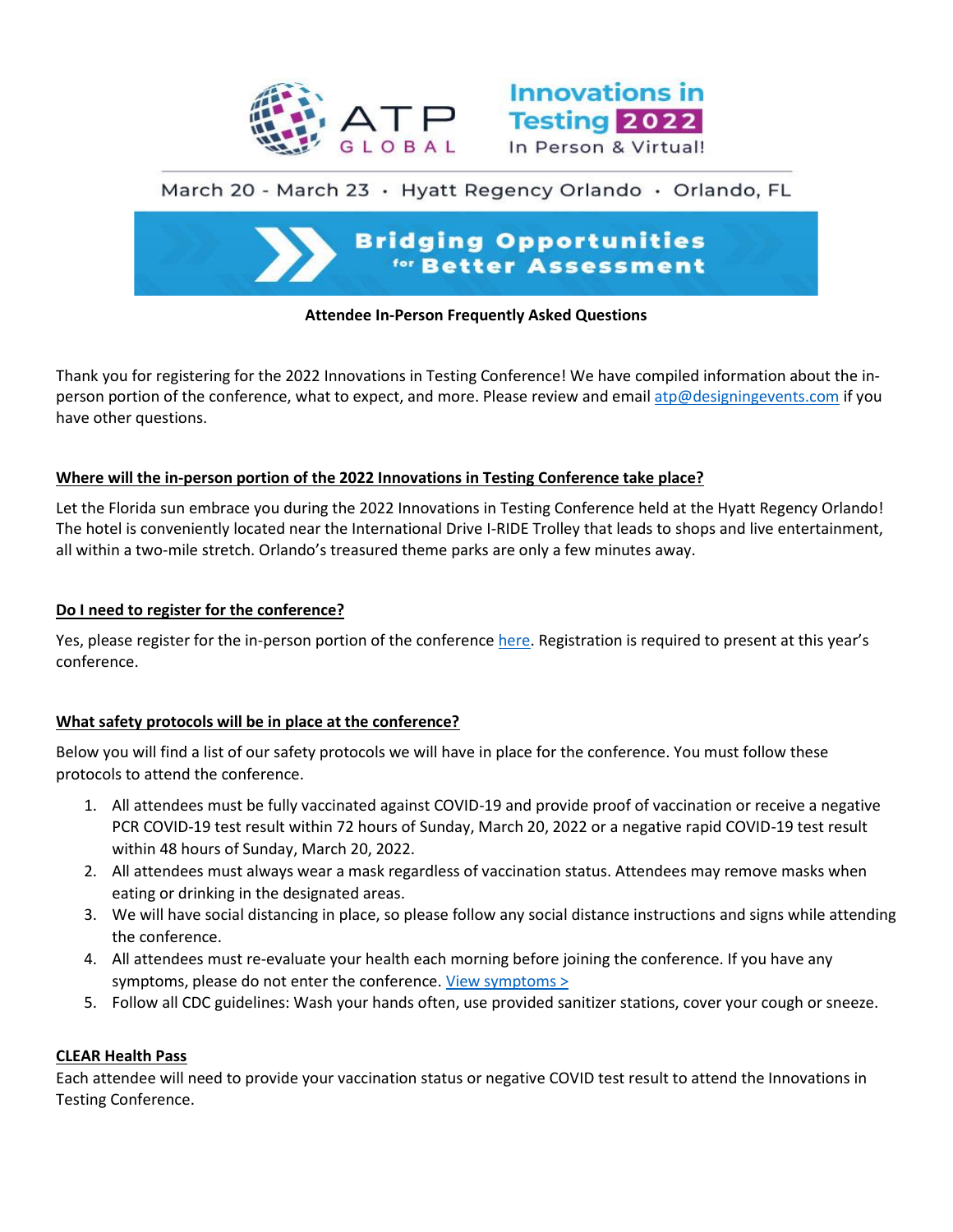To allow attendees to provide this information we're partnering with CLEAR Health Pass which provides a secure, digital proof of COVID-related health information via the free CLEAR mobile app. Complete your health screening with Health Pass by CLEAR ahead of time for expedited check-in and entry to the conference!

Follow these steps:

- 1. Download the free CLEAR app and select Create Your Health Pass.
- 2. New members will be guided through enrollment steps and existing CLEAR members can use the email associated with their CLEAR membership.
- 3. Complete your Entry Requirements by adding your vaccination record, linking to test results within 72 or 48 hours of the conference start date of March 20, 2022.
- 4. If you are providing a negative test result, you must use a test site that is provided within the list in the CLEAR app.
- 5. Verify your identity by taking a selfie.
- 6. As we get closer to the event you will be given a unique Health Pass code to add into your CLEAR account. This will link your information to the Innovations in Testing Conference.
- 7. Show your Health Pass at the event. Green means you are good go!
- 8. For a step-by-step enrollment guide[, please visit the CLEAR website.](https://www.clearme.com/clrhp-employee-general)

Make sure you have a valid ID and a copy of your CDC vaccination card with you or your negative COVID test result. We don't think you will need it, but please have it just in case.

We will have a staffed desk onsite at the conference as you enter the meeting space to assist any attendee with their CLEAR health pass and answer any questions you may have. We are asking all attendees to have their health pass open and ready to be shown to receive your badge.

# [View the full FAQ for CLEAR Health Pass](http://www.innovationsintesting.org/clear-faq.aspx)

For more information regarding the health and safety procedures of the conference, [visit the Health and Safety page.](http://innovationsintesting.org/health-safety-procedures.aspx)

# **If I am attending the conference in-person but want to take part in a virtual session, will there be a space that I can do so?**

Yes, there will be a space set up for in-person attendees who wish to attend a virtual session. The space will be equipped with room for multiple people, as well as access to outlets and headphones if needed.

# **What platform is being used for the virtual portion of the 2022 Innovations in Testing Conference?**

Attendify is the main platform for the virtual event, allowing you to access the conference program, watch the sessions and ask questions to the presenters, communicate with fellow attendees, view our sponsors, and so much more!

## **How will I access and login to Attendify?**

Below are the steps on how to access the desktop version of Attendify as well as how to download the app version.

## **How to Access the Desktop Version:**

1. All registered attendees will receive login information to access the platform one week prior to the conference (week of March 14th).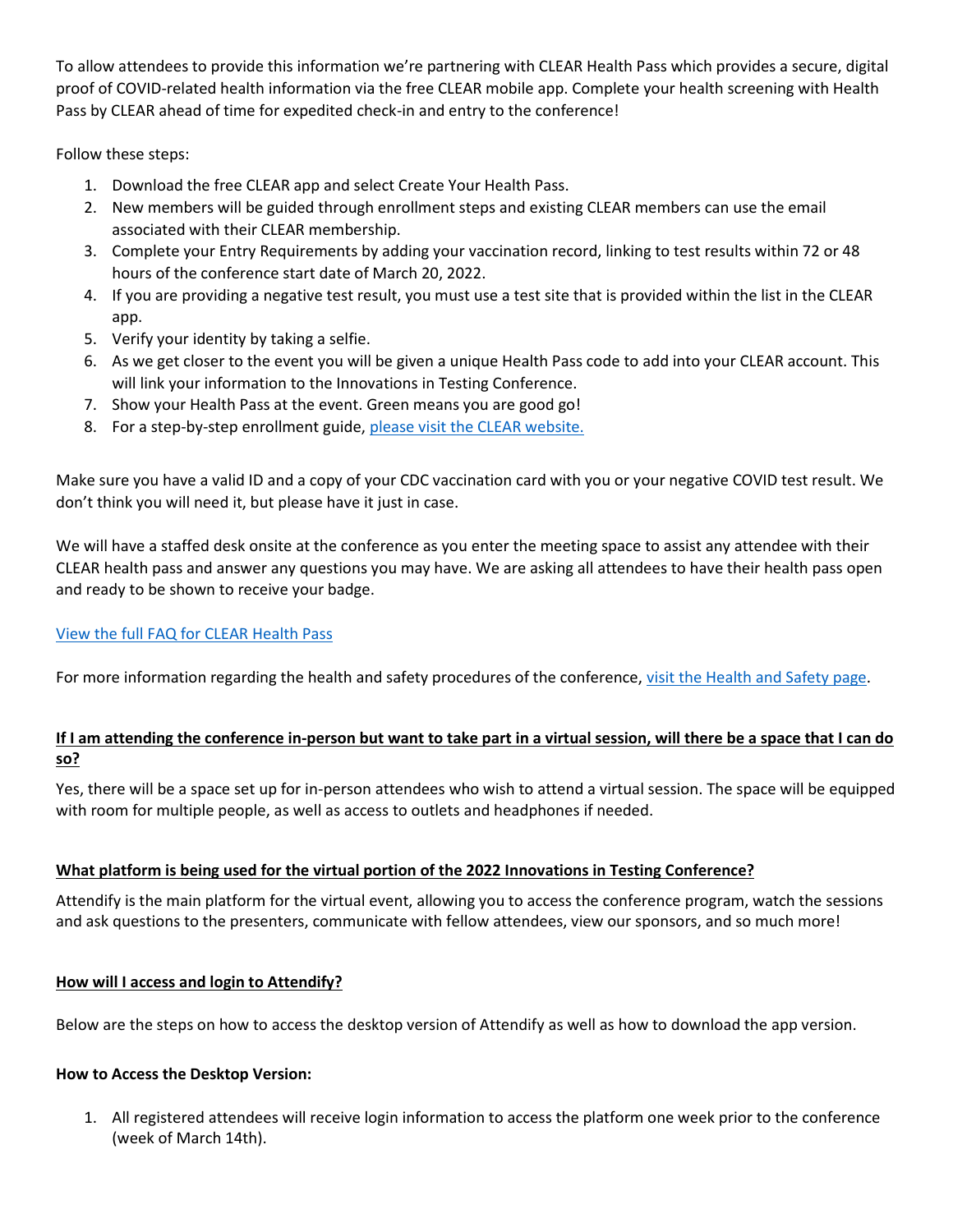- 2. Upon clicking the platform link, you will be prompted to enter an access code (the link and access code will be sent directly to attendees the week of March  $14<sup>th</sup>$ )
- 3. Once you enter the access code it will prompt to enter your email
- 4. Enter your email address and then you will be prompted to insert a password. If you have used Attendify at other ATP conferences, please use the same login information from those conferences.
	- 1. If you do not already have an account from previous conferences, please follow the instructions below:
		- 1. Insert a password for your account and hit create an account. Once you have created the account it will prompt you to make a profile. Make your profile.
- 5. Once you input your password or create your profile you will be able to access the platform.

## **How to Download the App:**

- 1. ATP has their own app available for download on the Google Play Store and Apple AppStore. To find our app just search for ATP Events and click download.
- 2. Once you have downloaded the ATP Events app, click on the app to launch it. Once the app is open you will see Innovations in Testing 2022 under upcoming Events, click on this feature and you will be asked to join.
- 3. Hit the Join button and enter the access code (the access code will be sent directly to attendees the week of March  $14^{th}$ )
- 4. Once you have inputted the event code, enter your email address and then you will be prompted to insert a password. If you have used Attendify at other ATP conferences, please use your login credentials from those.
	- 1. If you do not already have an account from previous conferences, please follow the instructions below: 1. Insert a password for your account and hit create an account. Once you have created the
		- account it will prompt you to make a profile. Make your profile.
- 5. If you already have an account and have logged in, you will have access to the conference. If you are creating an account, after your account has been created you will be able to login to Attendify and access the conference app/platform.

*We highly recommend for you to login to Attendify upon receiving the link to access the platform during the week of March 14th before the conference. If you have any trouble logging into the platform, please email [atp@designingevents.com.](mailto:atp@designingevents.com)* 

# **What browser should I use for the virtual portion of the conference?**

If you decide to use the desktop version, we strongly recommend using Google Chrome, Mozilla Firefox, or Safari.

# **Can I use my mobile phone?**

Yes, if you are attending the conference, you can download the app and use your mobile phone to access the conference and participate in the sessions and engage with other attendees.

## **Can I ask questions during the sessions?**

Yes, most of the in-person sessions will have the opportunity to ask questions to the presenters during their live presentations.

# **Can I interact with other attendees via the conference platform?**

Yes, if there are attendees who are not attending in-person, you can engage with speakers, sponsors, and attendees in the conference platform. You will be able to private message any speaker or attendee, start group chats via the conference app, engage with all attendees, speakers, and sponsors via the activity stream, join in on a conversation on one of the channels available via the conference app, and more!